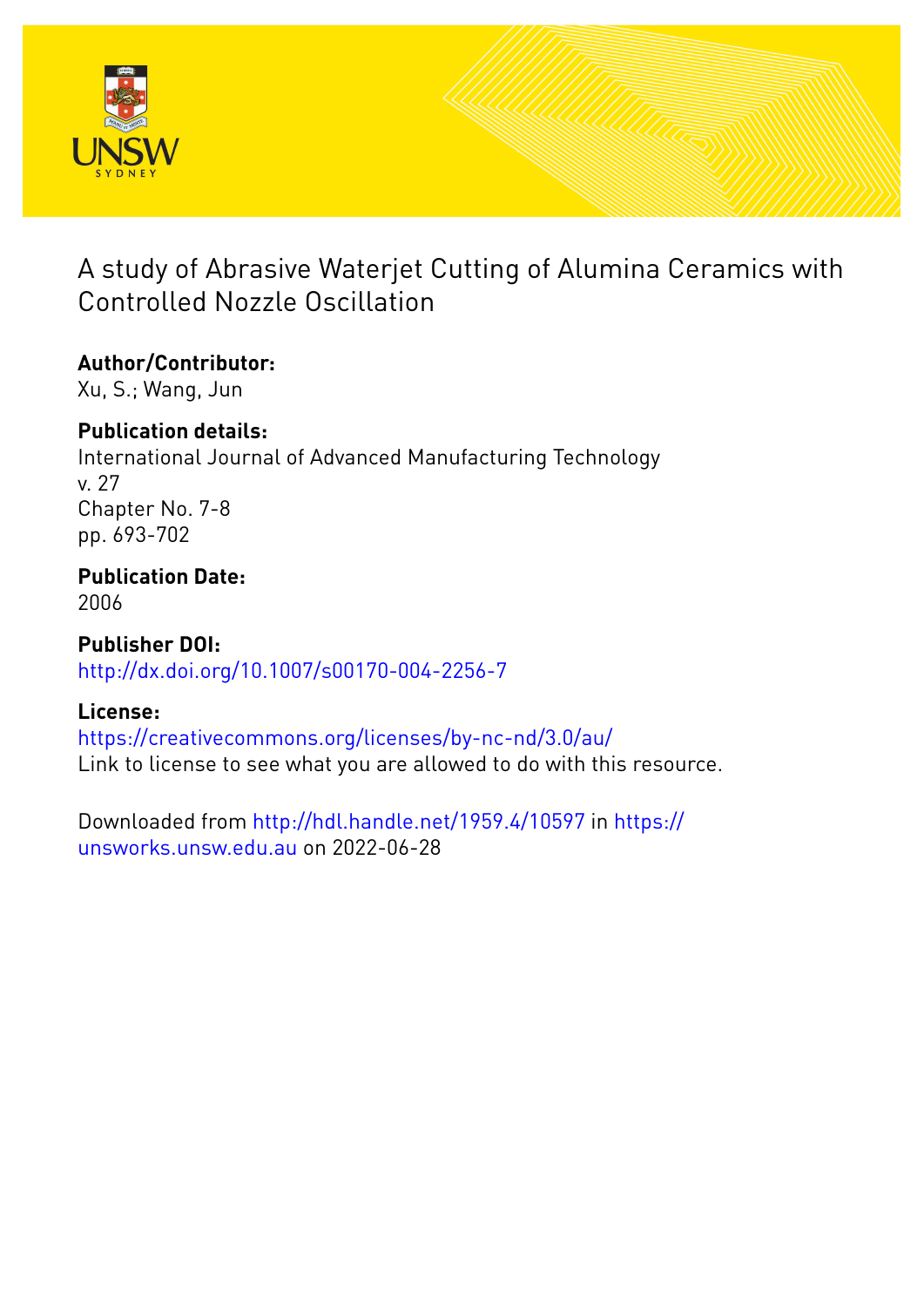## **A study of Abrasive Waterjet Cutting of Alumina Ceramics with Controlled Nozzle Oscillation**

S.  $Xu^1$  and J. Wang<sup>2,\*</sup>

1. School of Engineering Systems, Queensland University of Technology, GPO Box 2434, Brisbane, Qld. 4001, Australia

2. School of Mechanical and Manufacturing Engineering, The University of New South Wales, Sydney, NSW 2052, Australia

**Abstract** An experimental investigation of abrasive waterjet (AWJ) cutting of alumina ceramics with controlled nozzle oscillation is presented and discussed. Particular attention is paid to the effect of small oscillation angles on the various cutting performance measures. It is found that nozzle oscillation at small angles can equally improve the major cutting performance measures if the cutting parameters are correctly selected. However, under high water pressures, high nozzle traverse speeds and large oscillation frequencies, nozzle oscillation may cause a decrease in some major cutting performance measures such as surface finish. Plausible trends of cutting performance with respect to the process parameters are amply discussed. Finally, a predictive mathematical model for the depth of cut is developed and verified.

**Keywords**: Abrasive waterjet cutting; Nozzle oscillation; Modelling; Cutting performance

## **1. Introduction**

Abrasive waterjet (AWJ) machining is a powerful tool in cutting various materials, particularly difficult-to-cut materials. However, the cutting capacity of this technology in terms of the depth of cut and kerf quality is the major obstruction that limits its applications. In the last decade, a great deal of research effort has been made to develop new techniques to enhance the cutting performance and cutting capacity of the AWJ technology. Some newly developed techniques include cutting with forward angling the jet in the cutting plane, multipass cutting and controlled nozzle oscillation [1, 2, 3], among which controlled nozzle oscillation or cutting head oscillation has been found to be one of the most effective ways in improving the cutting performance without additional costs to the machining process. With this cutting technique, a pendulum-like nozzle forward and backward motion in the cutting plane at predetermined frequency and angular amplitude is superimposed to the normal nozzle traverse motion, as shown in Figure 1. The idea of controlled nozzle oscillation was introduced by Veltrup [4] and was then developed as a most effective cutting technique by many other researchers [5, 6]. When using the nozzle oscillation technique, oscillation angle and oscillation frequency are two of the major cutting parameters. It has been found that the nozzle oscillation cutting technique can significantly improve some major cutting performance measures such as the depth of cut and kerf surface roughness. It has been reported [1, 7] that the depth of the upper smooth zone in nozzle oscillation cutting can be increased by more than 30% compared with that without oscillation, while kerf surface finish as measured by the centre line average  $R_a$  can be improved by as much as 30% [6].

<Take in Figure 1>

 $\overline{a}$ 

<sup>\*</sup> Communicating author. Tel: +61-2-9385 5784, Email: jun.wang@unsw.edu.au (J. Wang)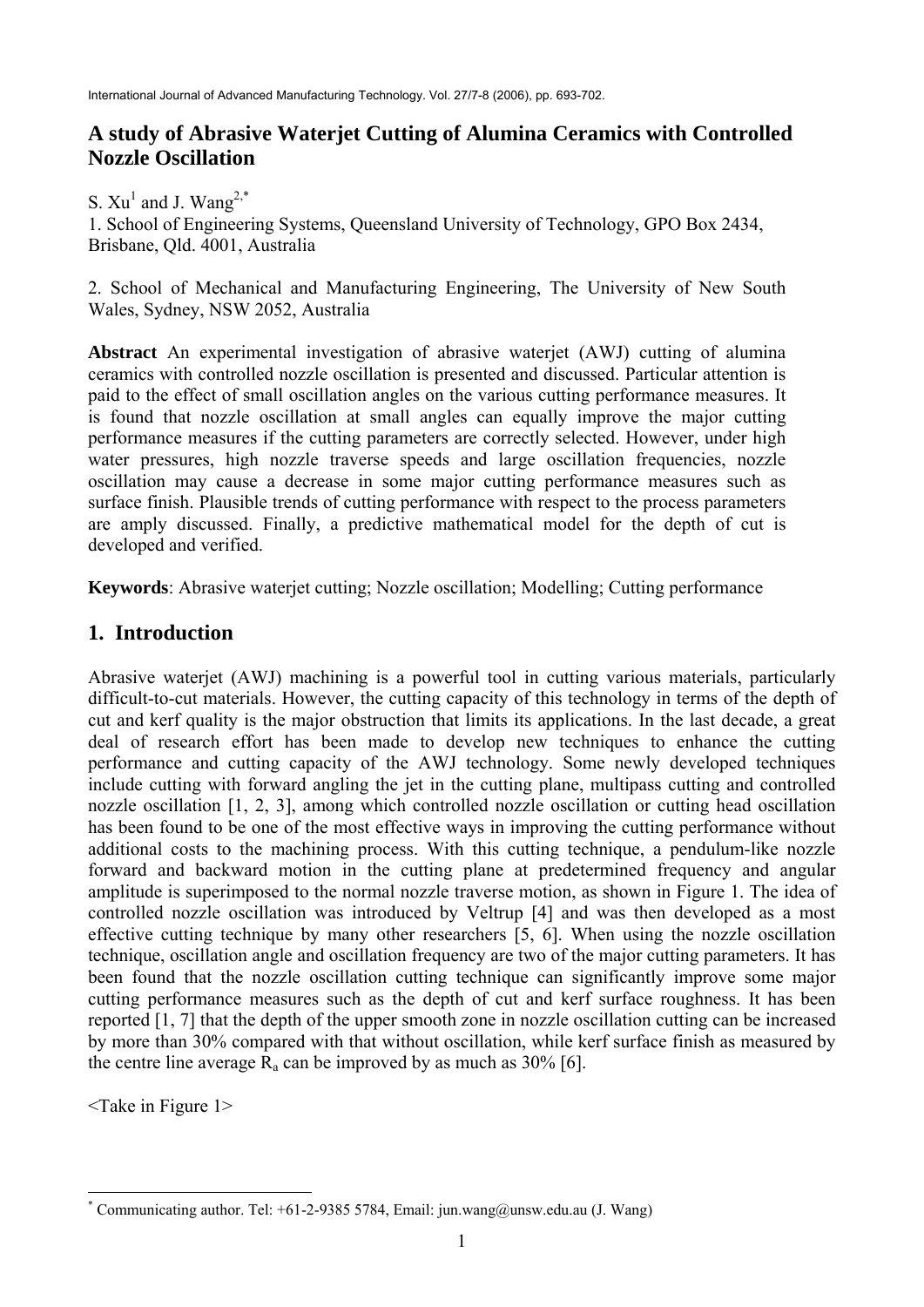It appears that all the reported studies are primarily on the use of large nozzle oscillation angles (or angular amplitudes) of 10 degrees or more. Nozzle oscillation in the cutting plane (in the direction tangential to the curved profile in contouring) with such large oscillation angles results in theoretical geometrical errors on the component profile in contouring and is therefore not preferred in practice. As a result, it is necessary to investigate if nozzle oscillation at small angles can be employed to enhance the cutting performance. In addition, it has been noticed in our early experiments that if the oscillation parameters were not correctly selected for a given combination of the other process variables, nozzle oscillation could have an adverse effect on the cutting performance. However, there has been no adequate study to thoroughly understand this phenomenon, and examine how the cutting parameters affect cutting performance in nozzle oscillation cutting with small oscillation angles so as to suggest strategies for selecting the correct or optimum oscillation parameters. Furthermore, there has been no reported study on the development of predictive mathematical models for the cutting performance in AWJ machining with this novel cutting technique, although such models are essential for the optimum selection of operating parameters in process planning.

In this study, an experimental investigation is first undertaken to examine the effect of cutting parameters on the major cutting performance measures in AWJ cutting of an 87% alumina ceramic with nozzle oscillation at small angles. Particular attention is paid to how the oscillation parameters affect the major cutting performance measures and under what conditions nozzle oscillation can have adverse effect on the cutting performance. Regression analysis and analysis of variance (ANOVA) are performed to comparatively study the data acquired under the normal way of cutting (cutting without nozzle oscillation at a  $90^{\circ}$  jet impact angle) and nozzle oscillation cutting, assess the importance of each variable to the cutting performance, and identify the best combinations of cutting conditions for the optimum cutting performance. Finally, a mathematical model for the depth of cut or depth of jet penetration is developed using a dimensional analysis technique and verified with the experimental data.

## **2. Experimental procedure**

## **2.1 Work material and AWJ cutting machine**

In this experiment, the specimens used were 87% alumina ceramics in the form of plate with the thickness of 12.7mm to represent brittle materials. The abrasive waterjet cutting system employed was the Flow International Waterjet Cutter driven by a "Model 20X" dual intensifier pumping system with the operating pressure of up to 380MPa. The motion of the nozzle is numerically controlled by a computer and a five-axis robot positioning system. The other basic components in this system consisted of an "M-263" abrasive delivery system, a "Paser II" abrasive jet cutting head, an "ASI CNC controller", a water catcher tank and a remote terminal to program the machine.

### **2.2. Design of experiment**

In AWJ cutting, a large number of variables have an impact on the cutting performance [1, 8]. To simplify the analysis, four major variables in normal AWJ cutting as identified in earlier studies [1, 3, 9] and two oscillation variables were chosen for investigation. These six variables include water pressure, nozzle traverse speed, abrasive mass flow rate, standoff distance between nozzle and workpiece surface, nozzle oscillation angle and oscillation frequency. Their levels and corresponding values are shown in Table 1. The other parameters that were kept constant during the tests included the nominal jet impact angle (90º), orifice diameter (0.33mm), mixing tube or nozzle diameter (1.02mm) and abrasive material (80 mesh garnet sand).

 $\leq$ Take in Table 1>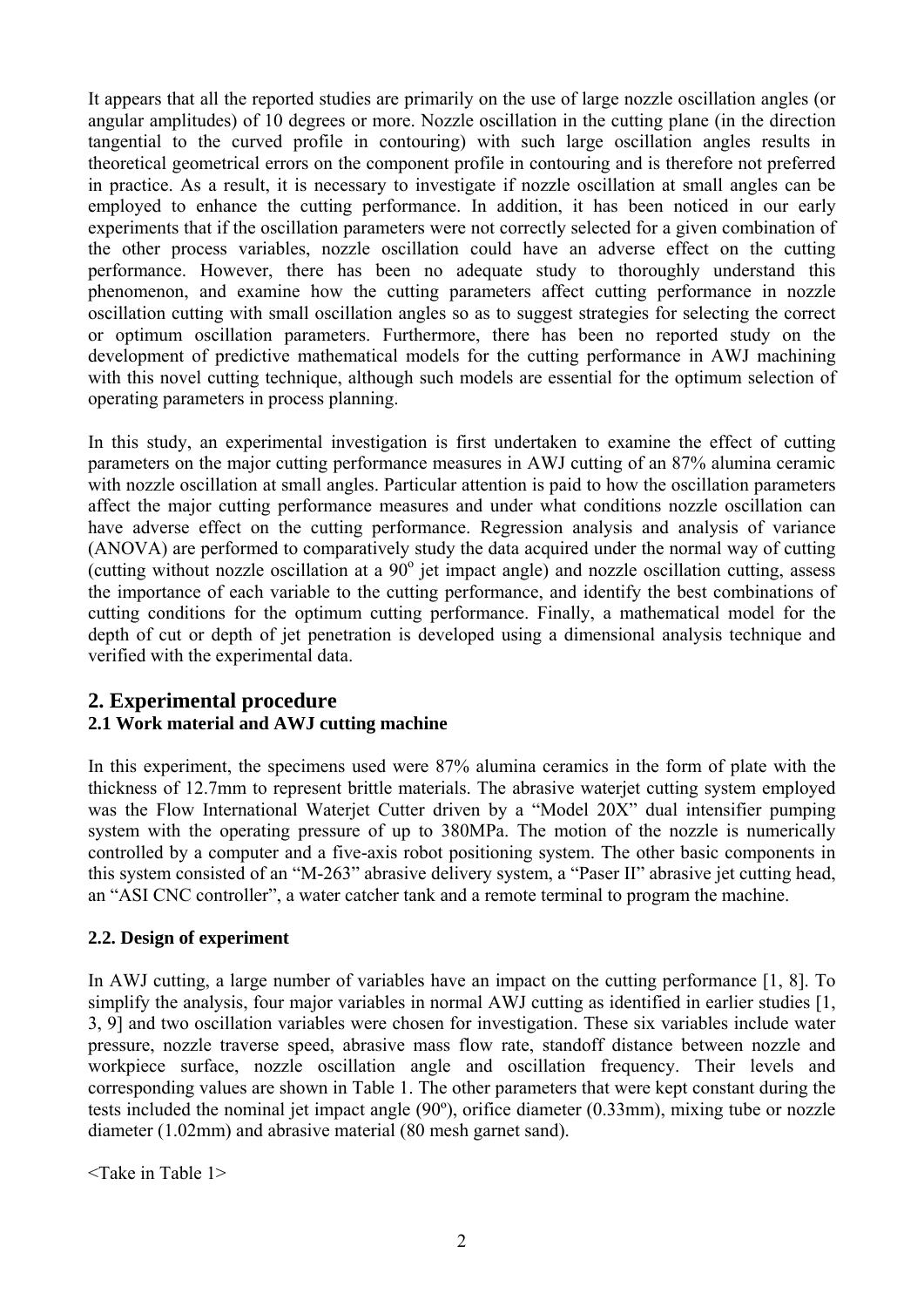The Taguchi experimental design array [10] was used to construct the cutting tests. Three groups of tests were adopted in the experimental design. The first group used the four-level, six-factor design scheme in Taguchi orthogonal arrays with all the six selected variables to study the influence of oscillation cutting on the cutting performance, which required 64 experimental runs  $(L_{64})$ . For comparatively studying the difference of cutting performance between oscillation cutting and normal cutting, another four-level, four-factor design scheme  $(L_{16})$  was used, including four cutting variables; namely, water pressure, nozzle traverse speed, standoff distance and abrasive mass flow rate. This resulted in 16 more runs. Furthermore, in order to facilitate the analysis using the asmeasured experimental data, a third group was designed using some typical cutting conditions. This group of design included 30 tests. Thus a total of 110 runs were undertaken in this four-level, sixfactor experiment.

### **2.3 Data acquisition**

Measurements with the assistance of metrological instruments were conducted for the major cutting performance measures that included the depth of cut, top kerf width, bottom kerf width (for through cut only), minimum kerf width (at which kerf taper is evaluated), kerf taper, and surface roughness. Of theses quantities, kerf taper was calculated using the top kerf width, the minimum kerf width and the depth where the minimum kerf width was measured, while the other five quantities were directly measured from each cut. At least three measures for each quantity on each cut were made and the average was taken as the final reading.

The top kerf width, bottom kerf width, minimum kerf width and depth of cut were measured from the end view of the kerf profile by using a "SigmaScope 500" profile projector prior to separating the specimens. Kerf surface roughness was measured after the specimens were separated to expose the kerf walls. Surface roughness as assessed by the centre-line average  $R_a$  was taken using a "Surtronic 3+" stylus surface profile meter. A sample length of 12.5mm was chosen with a cut-off length of 2.5mm for all specimens.  $R_a$  values were measured at three different locations along the cut walls, i.e. 1mm, 3mm and 5mm, from the top kerf edge, although only the surface roughness at 1mm from the top kerf edge will be analysed here. The analysis for the major cutting performance measures is presented below.

### **3. Results and discussion**

#### **3.1 Surface roughness**

It was noted from the measured surface roughness data that in the majority of the cases where nozzle oscillation was used, the surface is rougher than when cutting without nozzle oscillation under the corresponding cutting conditions. The average  $R_a$  value for the 94 cuts with nozzle oscillation is 6.43μm, while that for the 16 cuts under the normal way of cutting is 5.23μm. In general, it was found that when high water pressures and high nozzle traverse speeds were used, oscillation cutting increased surface roughness irrespective of the oscillation frequencies or angles used. The increased  $R_a$  values in oscillation cutting may be attributed to the jet instability and system vibration caused by cutting head oscillation.

It is interesting to note that under some conditions, nozzle oscillation can improve the surface finish compared to the normal way of cutting under the corresponding conditions. It appears that the proper combinations of cutting parameters are crucial to surface roughness. The study has found that when water pressure is high, low nozzle traverse speeds with small oscillation angle and medium to high oscillation frequency can improve surface finish. Further, when nozzle traverse speed is high while water pressure is selected at small to medium level together with small oscillation angle and high oscillation frequency, better surface finish can be achieved. Figure 2 shows two sample surfaces produced under normal and oscillation cutting. The improvement in surface finish by using nozzle oscillation is apparent if the cutting parameters are correctly selected.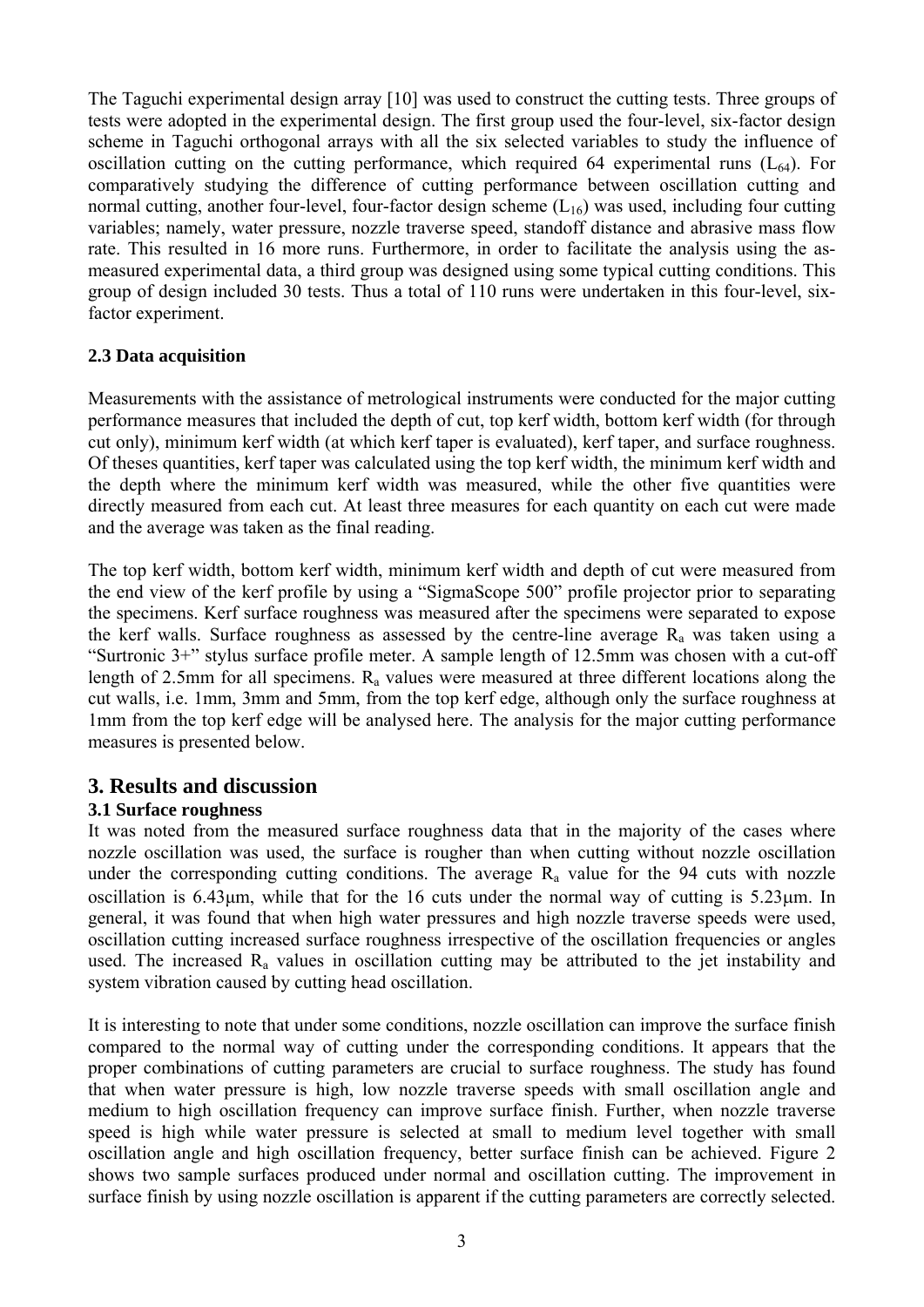When these good combinations are used, the improvement in surface finish by oscillation cutting with respect to the corresponding normal way of cutting is more pronounced at high nozzle traverse speed than at low speed. Similar to the normal way of AWJ cutting, oscillation cutting at low traverse speed was found to be able to reduce surface roughness.

<Take in Figure 2>

The results of ANOVA suggest that among the six independent variables tested, water pressure and oscillation frequency have the most influence on surface roughness while abrasive mass flow rate and oscillation angle have the least influence. The small effect of oscillation angle may be because of the small range and increment used in the study. The ANOVA of the oscillation cutting data has found that the optimum cutting conditions are: oscillation frequency at 2Hz, oscillation angle at 2˚, nozzle traverse speed at 1mm s<sup>-1</sup>, water pressure at 275MPa, standoff distance at 5mm and abrasive mass flow rate at  $6.8g\ s^1$ . Using this set of optimum cutting parameters can produce a surface roughness  $R_a$  of 2.05  $\mu$ m. A similar analysis has found that the optimum conditions for cutting without nozzle oscillation are nozzle traverse speed at 1mm s<sup>-1</sup>, water pressure at 275MPa, standoff distance at 2mm and abrasive mass flow rate at  $11.3g s^{-1}$ , and the resulting surface roughness  $R_a$  is 2.29μm. This analysis demonstrates that cutting with nozzle oscillation under optimized combination of cutting parameters can improve surface finish and use less abrasive particles than cutting without nozzle oscillation. However, if the combination of cutting conditions is incorrectly selected, cutting with nozzle oscillation can increase the surface roughness. This finding is somehow different from the previous investigations [5-7] in which the use of nozzle oscillation technique is shown to constantly improve the cutting performance.

The effect of oscillation frequency on surface roughness is shown in Figure 3. It can be seen from Figure 3(a) that surface roughness increases with oscillation frequency monotonically and linearly at a standoff distance of 2mm. However, standoff distance appears to affect the slope of the linear relationship between oscillation frequency and surface roughness, as shown in Figure 3(b). An increase in the standoff distance results in a decrease in the slope. The standoff distance at 5 mm is associated with a negative slope of the linear relationship, i.e. surface roughness decreases slightly with the oscillation frequency. This phenomenon is attributed to the fact that at high standoff distances, the waterjet scanning scope is widened under the same oscillation angle, which leads to an increased overlapping cutting action on the cutting front and hence reduces the surface roughness.

<Take in Figure 3>

<Take in Figure 4>

Figure 4 shows the effect of oscillation angle on surface roughness. It can be seen from the figure that initially surface roughness increases slightly with an increase in oscillation angle and reaches a maximum turning point. As the oscillation angle further increases, surface roughness starts to decrease. This may be a result of the scanning action of the jet on the cutting front and there appears to be an optimum scanning scope corresponding to a set of cutting parameters, similar to the above discussion about the effect of standoff distance. As the oscillation angle increases in the lower region, the jet scanning action cannot effectively cut off the "peaks" left on the cut surface, and causes jet turbulence or instability and system vibration that increase the surface roughness. Larger oscillation angles increases the overlap cutting action and the number of scanning actions on a given part of surface, so that the scanning action is dominant and reduces the surface roughness.

### **3.2 Depth of cut**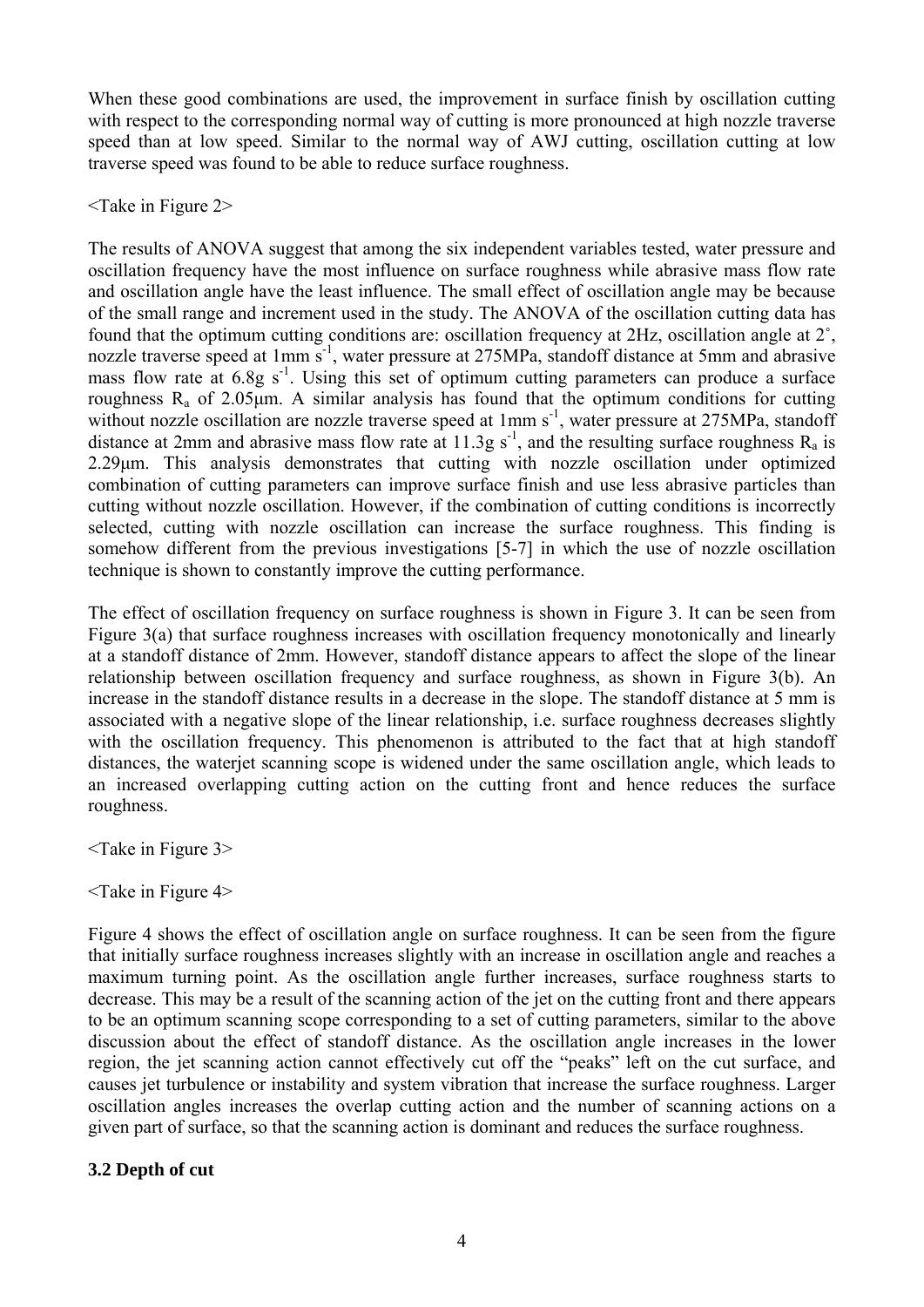The depth of cut for all the tests with nozzle oscillation shows an average increase of 27.7% with respect to the cutting without nozzle oscillation under the corresponding cutting conditions. In some extreme cases, nozzle oscillation cutting increased the depth of cut by as much as 82%. This advantage can be seen clearly from Figure 5. Nevertheless, there are still cases where the depth of cut in oscillation cutting is less than that of the corresponding normal cutting. This may be different from the usual intuition that oscillation technique can constantly increase this cutting quantity. The analysis shows that whether or not nozzle oscillation can increase the depth of cut is dependent on both oscillation angle and oscillation frequency. Dependent on the other operating parameters, there appears to be a critical or threshold value of the product of oscillation frequency and oscillation angle above which nozzle oscillation can increase the depth of cut comparing to the corresponding normal cutting. This critical value is related to the other process parameters and can be determined from the analysis of experimental data. For instance, when the water pressure is 380MPa, nozzle traverse speed is 1.33 mm s<sup>-1</sup>, standoff distance is 3 mm and abrasive mass flow rate is 11.3 g s<sup>-1</sup>, the critical value is found to be approximately 8.

<Take in Figure 5>

An analysis of the experimental data has found that the most dominant cutting parameters for depth of cut are oscillation frequency, nozzle traverse speed and water pressure, whereas standoff distance and oscillation angle have little effect. The result of ANOVA suggests that if 14Hz oscillation frequency, 6° oscillation angle, 380MPa water pressure, 0.67mm s<sup>-1</sup> traverse speed, 3mm standoff distance, and  $11.3g s<sup>-1</sup>$  abrasive flow rate are used, oscillation cutting can produce the maximum depth of cut of 16.3mm. However, with the normal way of cutting the optimum combination of the cutting parameters were found to be water pressure at 345MPa, nozzle traverse speed at 0.67mm s<sup>-1</sup>, standoff distance at 2mm, and abrasive mass flow rate at  $11.3g s<sup>-1</sup>$ , which yields the maximum depth of cut of 13.3mm. Thus, statistically nozzle oscillation cutting can increase the depth of cut by 23% with respect to the normal cutting technique under the respective optimum combinations of cutting parameters and under the same cutting rate and abrasive mass flow rate.

<Take in Figure 6>

The relationship between oscillation frequency and the depth of cut is plotted in Figure 6. Figure 6(a) shows that the depth of cut increases approximately linearly with the oscillation frequency. It is believed that high oscillation frequency increases the number of repeated scanning actions and reduces the particle interference, which in turn increases the overall abrasive cutting capacity and increases the depth of cut. As discussed earlier, under some conditions, an increase in oscillation frequency may result in a slight decrease in the depth of cut, as shown in Figure 6(b). This figure also shows that the slope of the linear relationship between oscillation frequency and the depth of cut is affected by the nozzle traverse speed. A higher nozzle traverse speed is associated with a more rapid increase of the depth of cut as the oscillation frequency increases. When a low traverse speed of  $0.67$ mm s<sup>-1</sup> is used, an increase in oscillation frequency in fact results in a decrease in the depth of cut. This may be explained that at low traverse speed, the jet scanning action cannot take effect and may cause increased particle interference and a reduction in the jet cutting capability.

<Take in Figure 7>

Figure 7 shows the effect of oscillation angle on the depth of cut from the experimental data. This effect is also dependent on the oscillation frequency. At relatively large oscillation frequencies (e.g. 10Hz and 14Hz), an increase in oscillation angle is associated with a steady decrease of the depth of cut while the decreasing rate slightly increases with the oscillation angle. This may be due to the fact that at high oscillation frequencies, an increase in oscillation angles increases the jet instability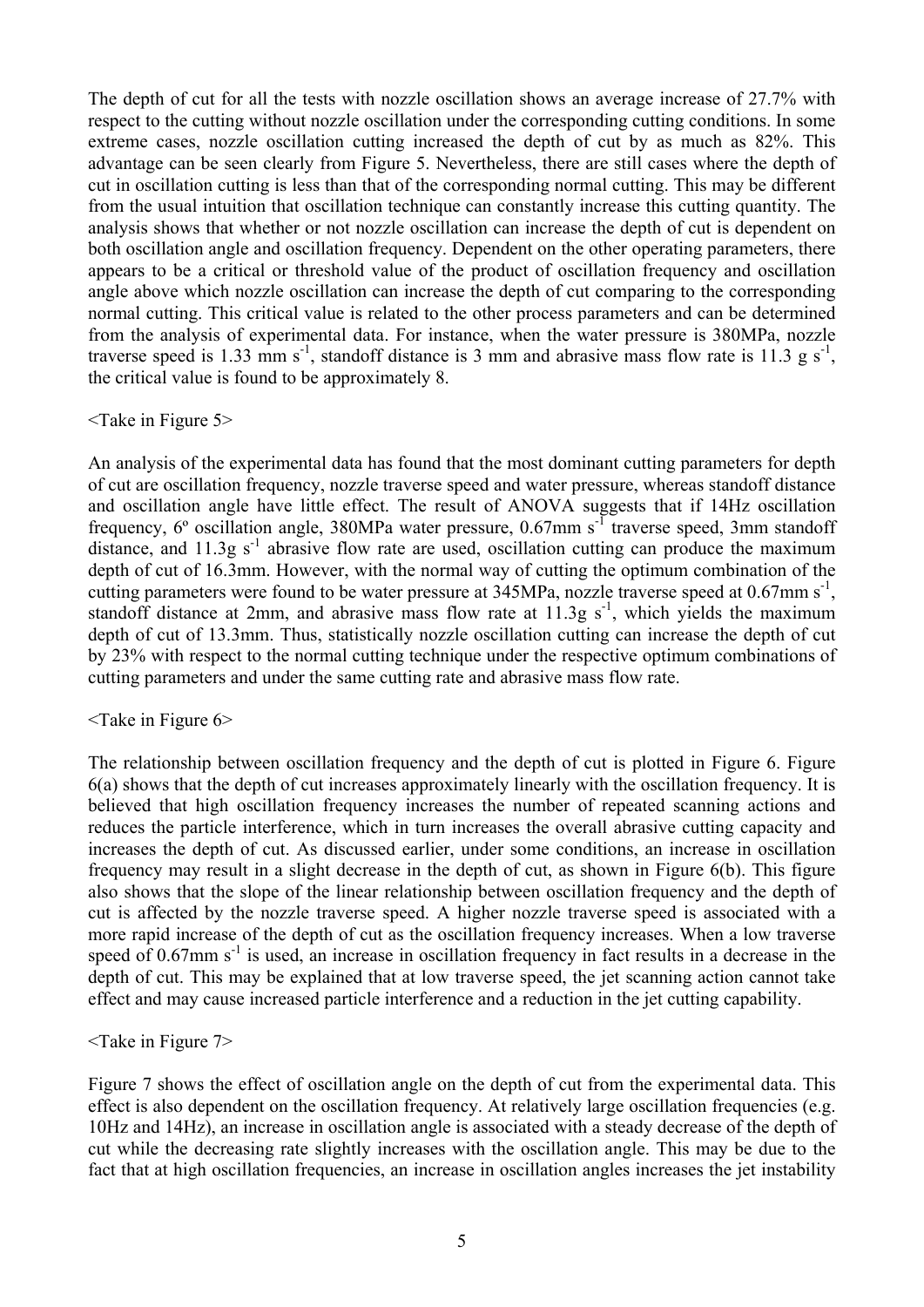and particle interference which decreases the jet cutting capability and hence decrease this cutting performance measure.

By contrast, at low oscillation frequencies such as 2 Hz in Figure 7(a), an increase in oscillation angle results in a slight increase in the depth of cut, while the increasing rate decreases with the oscillation angle. As the oscillation angle further increase to beyond 6º, the depth of cut exhibits a decreasing trend. A maximum turning point for the depth of cut occurs at about 4º to 6º of oscillation angle when small oscillation frequencies are used.

For the other oscillation frequencies in the medium range of the tested conditions, the depth of cut appears to be somehow independent of the oscillation angles with only very slight decrease as this cutting variable increases, as shown in Figure 7(b) at an oscillation frequency of 6 Hz.

To this end, large oscillation frequencies with small oscillation angles are preferred to increase the depth of cut. Figure 7(b) also shows that standoff distance has an effect on the depth of cut. While an increase in the standoff distance may reduce the particle energy at the point of particles attacking the material, it may take an effect together with the oscillation angle and frequency. With a larger standoff distance, the jet scanning scope on the cutting front is increased, which may increase or decrease the depth of cut depending on the other parameters used, in a similar way to the oscillation angle.

#### **3.3 Kerf taper**

The value of kerf taper  $(T_R)$  for each cut was obtained from the other measured quantities, i.e. the top kerf width  $W_t$ , the minimum kerf width along the kerf profile  $W_m$  and the depth *t* at which the minimum kerf width was measured, based on the following equation

$$
T_R = \frac{(W_t - W_m)}{2t} \tag{1}
$$

The mean values of kerf taper for all the oscillation cutting and normal cutting tests were found to be 0.094 and 0.118, respectively. Based on these average kerf taper values, oscillation cutting reduced taper angle by 18.1% compared to normal cutting under the corresponding cutting conditions. ANOVA analysis of the experimental data suggested that oscillation frequency accounted for most of the kerf taper formation, while nozzle traverse speed, water pressure, and standoff distance assumed the second important role for kerf taper formation in oscillation cutting. By contrast, abrasive mass flow rate and oscillation angle had the least effect on kerf taper. The optimum combination for the smallest kerf taper has been found to be oscillation frequency of 14Hz, oscillation angle of  $8^\circ$ , nozzle traverse speed of 0.67mm s<sup>-1</sup>, water pressure of 380MPa, standoff distance of 2mm, and abrasive mass flow rate of  $11.3g s<sup>-1</sup>$ . This optimum combination can produce a kerf taper of 0.028. Similarly, the analysis of the experimental data has found that statistically, the minimum kerf taper for the normal way of AWJ cutting is 0.061 under the optimum combination of cutting parameters, i.e. water pressure is at 380MPa, nozzle traverse speed at 0.67mm s<sup>-1</sup>, standoff distance at 2mm, and abrasive mass flow rate at 11.3g s<sup>-1</sup>. Thus, under the optimum parameter combinations, cutting with nozzle oscillation can reduce the kerf taper by 54% comparing with normal cutting under the same cutting rate and the same usage of abrasives.

It has been found that oscillation frequency and oscillation angle have a similar effect on kerf taper. Since oscillation frequency has little effect on kerf width, but has a significant effect on the jet penetration depth, an increase in oscillation frequency is associated with a reduced kerf taper from equation (1), as shown in Figure 8. This trend is consistent for cutting under various conditions. The effect of oscillation frequency on the kerf taper becomes interesting when traverse speed is varied, as shown in Figure 8(b). The slope of the kerf taper plots with respect to oscillation frequency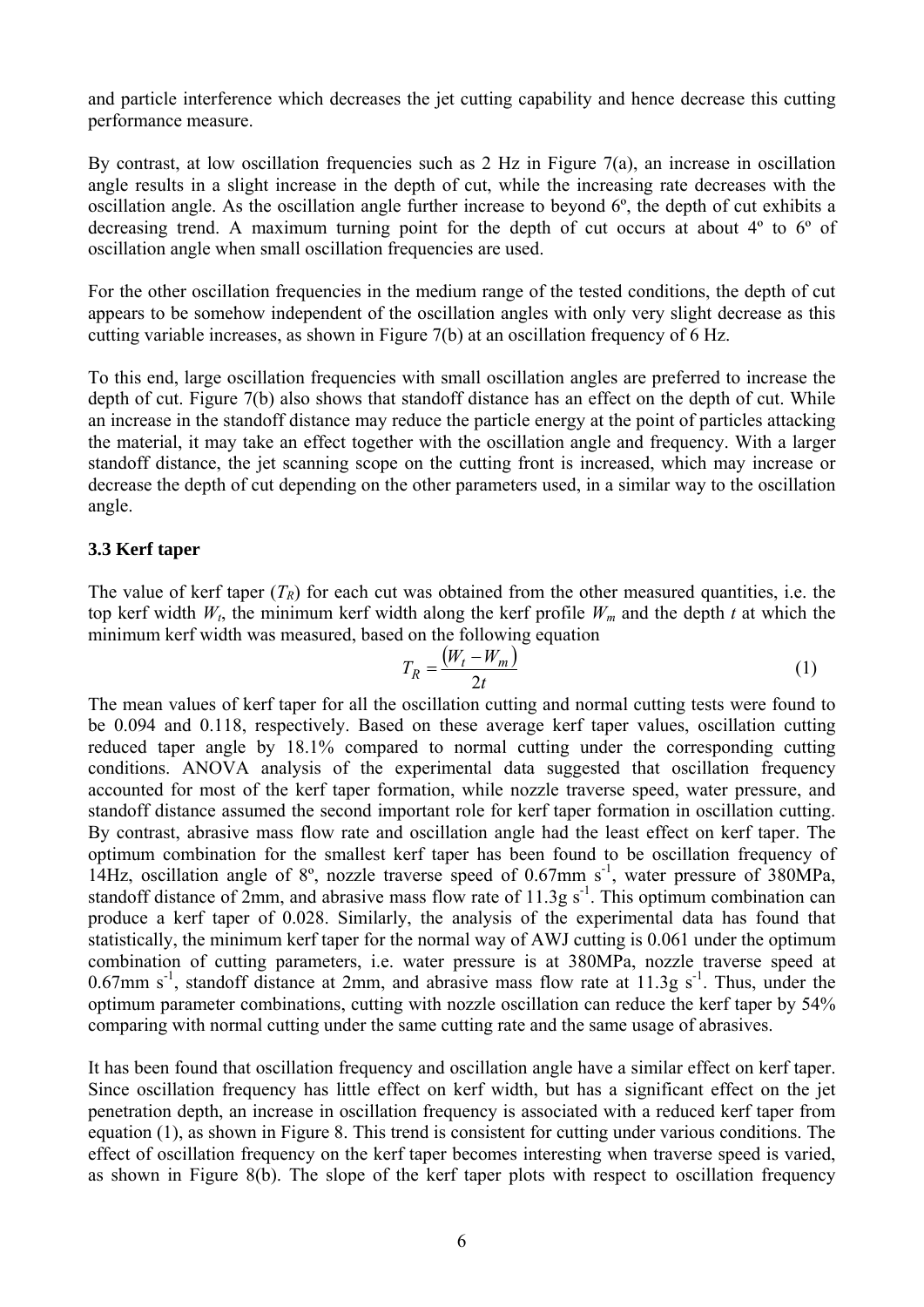becomes steeper as the traverse speed increases. A similar trend is observed in the effect of oscillation angle on the kerf taper.

<Take in Figure 8>

## **4. Mathematical model for depth of cut 4.1 Modelling conditions and assumptions**

To model the depth of cut in AWJ cutting needs to consider a host of variables which make the modelling process complicated. In addition, a number of phenomena, such as the particle interference and fragmentation, exist in abrasive jet processing. At this stage of development, there is no sufficient knowledge of these phenomena [1, 11]. Therefore, to consider all these variables and phenomena is either impossible or results in many unknown parameters in the final equation, making the model unrealistic for practical use. In this study, a dimensional analysis technique is used, where necessary, to establish the mathematical relationship between this cutting performance measure and the process variables, while regression analysis of the experimental data is undertaken to determine the constants in the model.

With dimensional analysis, all variables appearing in a problem can be assembled into a smaller number of independent dimensionless products or groups  $(\pi_i)$  using the constraint that all terms of the model must have the same dimensions. The relations connecting the individual variables can be determined by algebraic expressions relating each  $\pi$ <sup>*i*</sup> [12, 13]. To simplify the model development process, some assumptions need to be made, i.e.:

- Abrasive particles are distributed uniformly over the jet cross-sectional area.
- Abrasive particles have the same velocity with the surrounding water in the jet. The jet velocity variation along the jet stream is ignored.
- Jet side spreading is ignored. Thus, kerf width  $w$  is approximately equal to jet diameter  $d_i$ .

The steps involved in developing the model include:

- 1. Derive the expression for the overall material removal rate in terms of the material removed by individual abrasive particles and the number of particles in the jet for the time span.
- 2. Formulate the relation between the material removed by an individual particle and the other influencing variables.
- 3. Estimate the constants in the equation by the multiple regression analysis.

The underlying principle in constructing the predictive model for depth of cut is that the overall material removal rate is equal to the accumulated volume of material removed by individual abrasive particles in a given time span [14]. If assuming that the depth of cut is *h*, the overall material removal rate can be expressed as *uhw*, where *u* is nozzle traverse speed and *w* is the average kerf width. If the abrasive mass flow rate is *m* and the average mass of an individual particle is *m*, the number of abrasive particles in the jet per unit time is  $\dot{m}/m$ . The total accumulated volume of material removed by the abrasive particles can be represented as  $R \dot{m}/m$ , where R is the average material removed by an individual particle contributing to the material removal process. In abrasive waterjet cutting, not all particles in the jet will impinge the material or have sufficient energy to cut the target material. Some particles may collide with other particles and are not involved in the cutting action. To consider this phenomenon, an efficiency factor  $(K_e)$  may be introduced so that the following volumetric relation can be drawn to relate the overall material removal rate to the accumulated volume of material removed by individual particles

$$
uhw = K_e \frac{\dot{m}}{m} R
$$
 (2)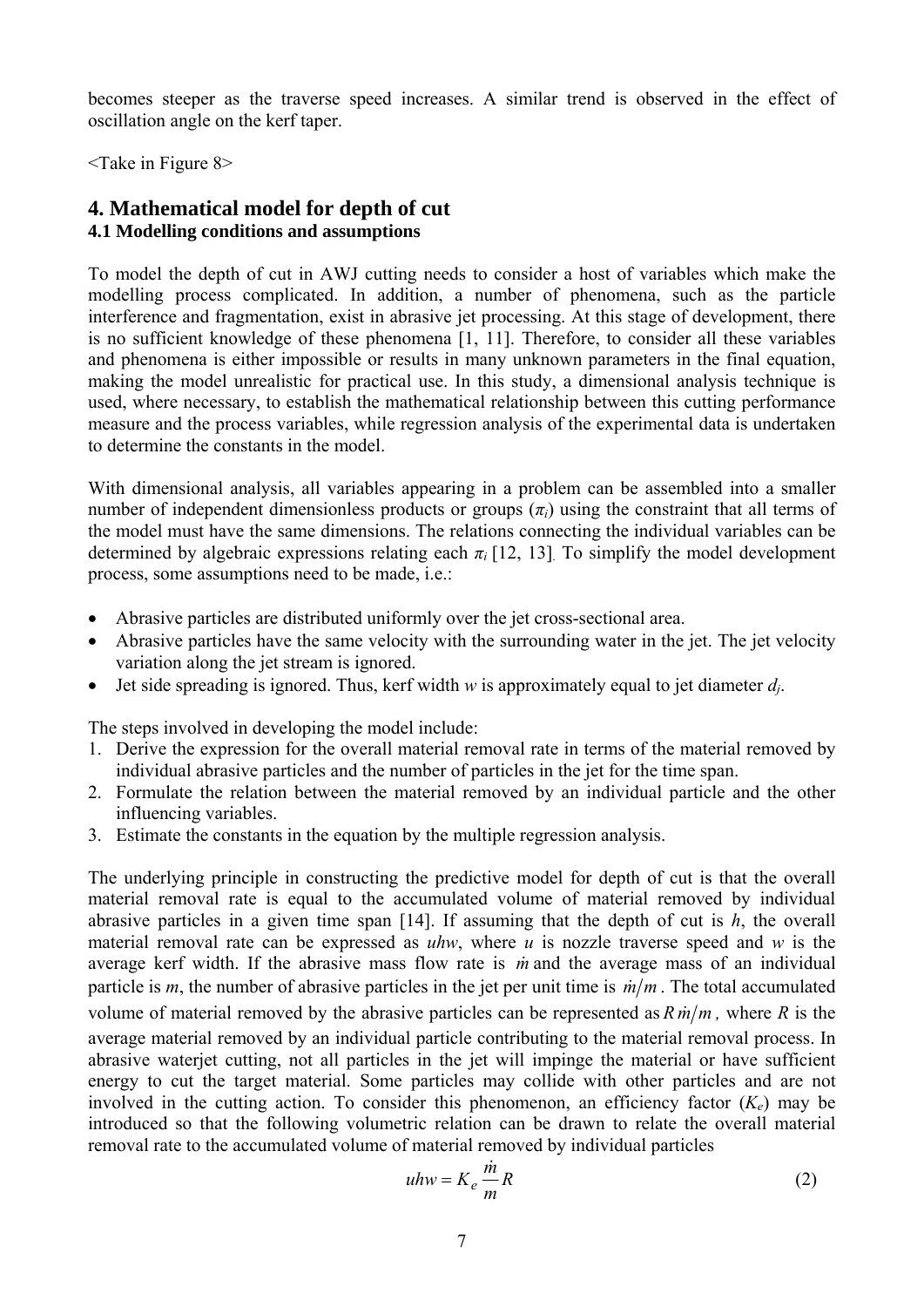By ignoring jet side spreading, it may be assumed that the average kerf width is equal to the jet diameter which in turn is approximated by the nozzle diameter, i.e.  $w=d_i$ . Hence,

$$
uhd_j = K_e \frac{\dot{m}}{m} R \tag{3}
$$

#### **4.2 Material removal by individual particles**

To determine the mathematical expression for the average volume of material removed by an individual particle, a dimensional analysis technique is used. It was noted that there are a number of variables that affect the material removed by a particle (*R)*. The most dominant amongst these are the modulus of elasticity for the target material (*E*), particle velocity (*v*), particle attack angle (*α*) (the angle between the material surface and particle flow direction at the point of attack), and the average mass of an individual particle (*m*). Mathematically, the relationship between the material removed by a particle and the above variables can be written in the form of

$$
R = f(E, v, m, \alpha) \tag{4}
$$

This set of variables depends on three fundamental dimensions, i.e. length L, mass M, and time T. Since  $\alpha$  is already a dimensionless variable, two independent dimensionless products can be formed from equation (4), i.e.

$$
\pi_1 = \frac{RE}{mv^2} \tag{5}
$$

$$
\pi_2 = \alpha \tag{6}
$$

It then follows from equations (5) and (6) that the functional relation between these two dimensionless products is

$$
\pi_1 = f(\pi_2) \tag{7}
$$

 $\frac{RE}{2} = f(\alpha)$  (8)

or

A non-dimensional quantity is proportional to the product of other dimensionless products raised to rational power [15]. Because of its simplicity and wide use, the power law formulation is applied to equation (8), and the complete dimensional equation is given as follows

 $\frac{R E}{m v^2} = f(\alpha)$ 

$$
\frac{RE}{mv^2} = A\alpha^{a_1} \tag{9}
$$

Equation (9) can be rewritten as:

$$
R = \frac{Amv^2}{E} \alpha^{a_1}
$$
 (10)

where  $A$  and  $a_1$  are two constants introduced.

It has been reported that the particle attack angle (*α*) is a variable along the cutting front [1]. To determine the attack angle for each particle represents a difficult task. Therefore in this study, an average attack angle for all particles impinging the target material is used. To derive the relation between the average particle attack angle and its influencing factors, dimensional analysis is again used. According to the reported investigations for AWJ cutting without the use of nozzle oscillation [16, 17], the modulus of elasticity for target material (*E*), nozzle traverse speed (*u*), and average particle diameter (*D*) have a significant effect on the particle attack angle. When the nozzle oscillation cutting technique is used, the oscillation parameters have been found to be additional variables affecting the depth of cut, as in the foregoing analysis. In addition, the standoff distance between the nozzle and work surface has changed its role in affecting the cutting process in nozzle oscillation cutting. Specifically, the jet scanning or oscillating scope in the cutting front is not only related to the oscillation angle, but also to the standoff distance. A study has found the underlying theme why nozzle oscillation cutting can increase the depth of cut [1], which shows that the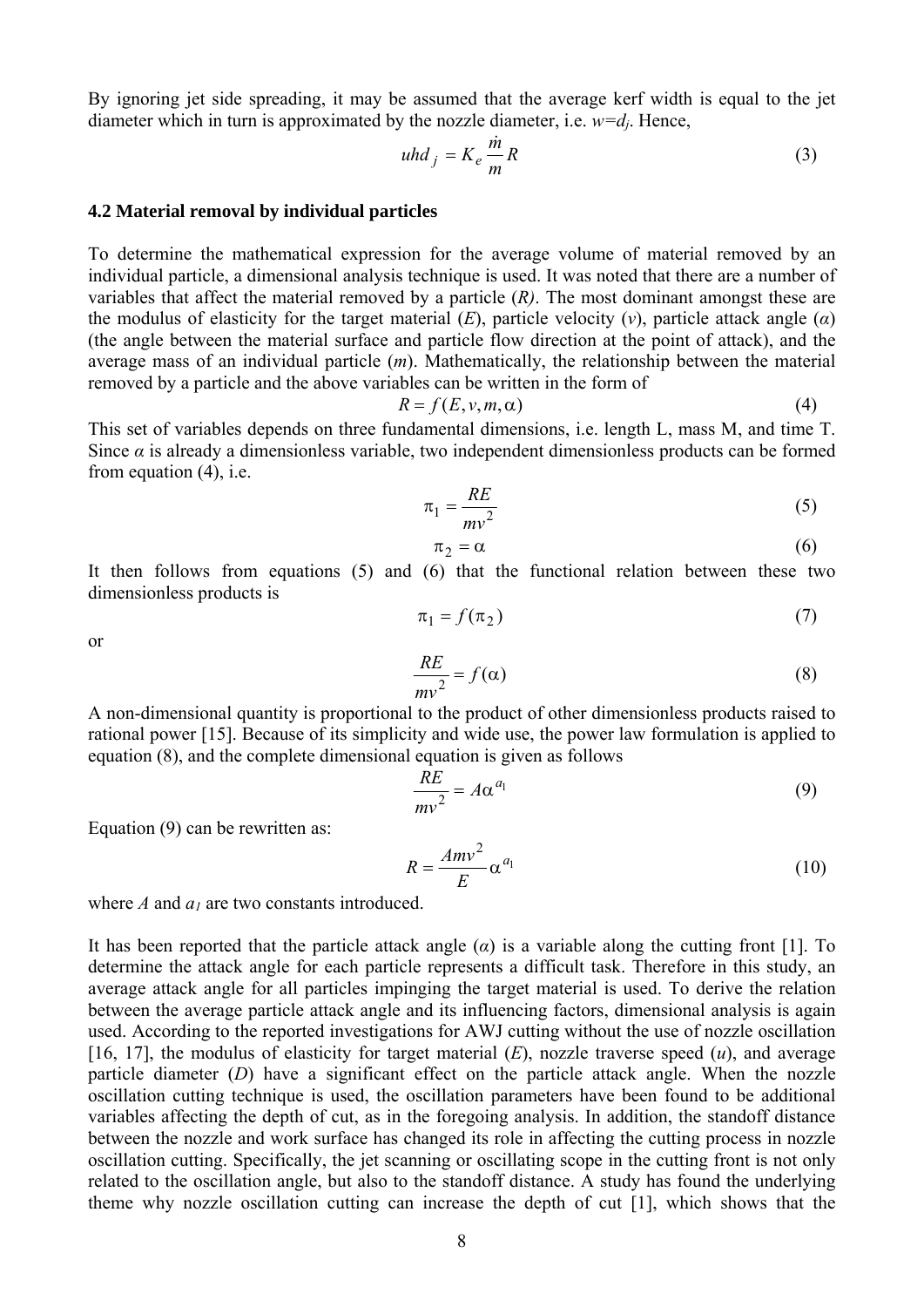successive traces of particles on the cut surface with nozzle oscillation are steeper than those without nozzle oscillation. The changed particle traces in fact affect the particle attack angle. Consequently, additional three parameters, i.e. oscillation angle (*θ*), oscillation frequency (*F*) and standoff distance (*H*) are considered in determining the particle attack angle nozzle oscillation cutting.

Thus, the particle attack angle can be expressed as a function of the six variables, i.e.

$$
\alpha = \Phi(\theta, F, H, u, D, E) \tag{11}
$$

All these seven parameters in equation (11) are quantities with regards to three fundamental dimensions; namely length L, mass M, and time T. Since *α* and *θ* are already dimensionless variables, four independent dimensionless groups can be formed from the dimensional analysis, i.e.

$$
\pi_1 = \alpha \tag{12}
$$

$$
\pi_2 = \theta \tag{13}
$$

$$
\pi_3 = \frac{FH}{u} \tag{14}
$$

$$
\pi_4 = \frac{D}{H} \tag{15}
$$

Those groups are related by the function of

$$
\pi_1 = \Phi(\pi_2, \pi_3, \pi_4) \tag{16}
$$

Thus,

$$
\alpha = \Phi\!\left(\theta, \frac{FH}{u}, \frac{D}{H}\right) \tag{17}
$$

Again, based on the power law formulation,  $\alpha$  can be expressed using those four groups as

$$
\alpha = B\theta^{a_2} \left(\frac{FH}{u}\right)^{b_2} \left(\frac{D}{H}\right)^{c_2} \tag{18}
$$

where *B*,  $a_2$ ,  $b_2$ , and  $c_2$  are all constants.

Substituting equation (18) into equation (10) and generalizing the constants and exponents by new constants C, a, b, and c give:

$$
R = \frac{Cmv^2}{E} \Theta^a \left(\frac{FH}{u}\right)^b \left(\frac{D}{H}\right)^c
$$
 (19)

#### **4.3 Depth of cut model**

Having established the equation for the average volume of material removed by an individual particle, the depth of cut can be achieved by substituting this equation (equation (19)) into the overall material removal rate equation (3). After making the necessary transformations, the depth of cut is given by

$$
h = \frac{K_1 \dot{m} v^2}{Ed_j u} \theta^a \left(\frac{FH}{u}\right)^b \left(\frac{D}{H}\right)^c
$$
 (20)

where  $K_I = C K_e$  and is a dimensionless constant.

If assuming that the water is incompressible and the friction loss in the supply system is negligible, the particle velocity can be calculated by using the Bernoulli's equation, i.e.

$$
v = \sqrt{\frac{2P}{\rho_w}}
$$
 (21)

where *P* is water pressure and  $\rho_w$  is water density.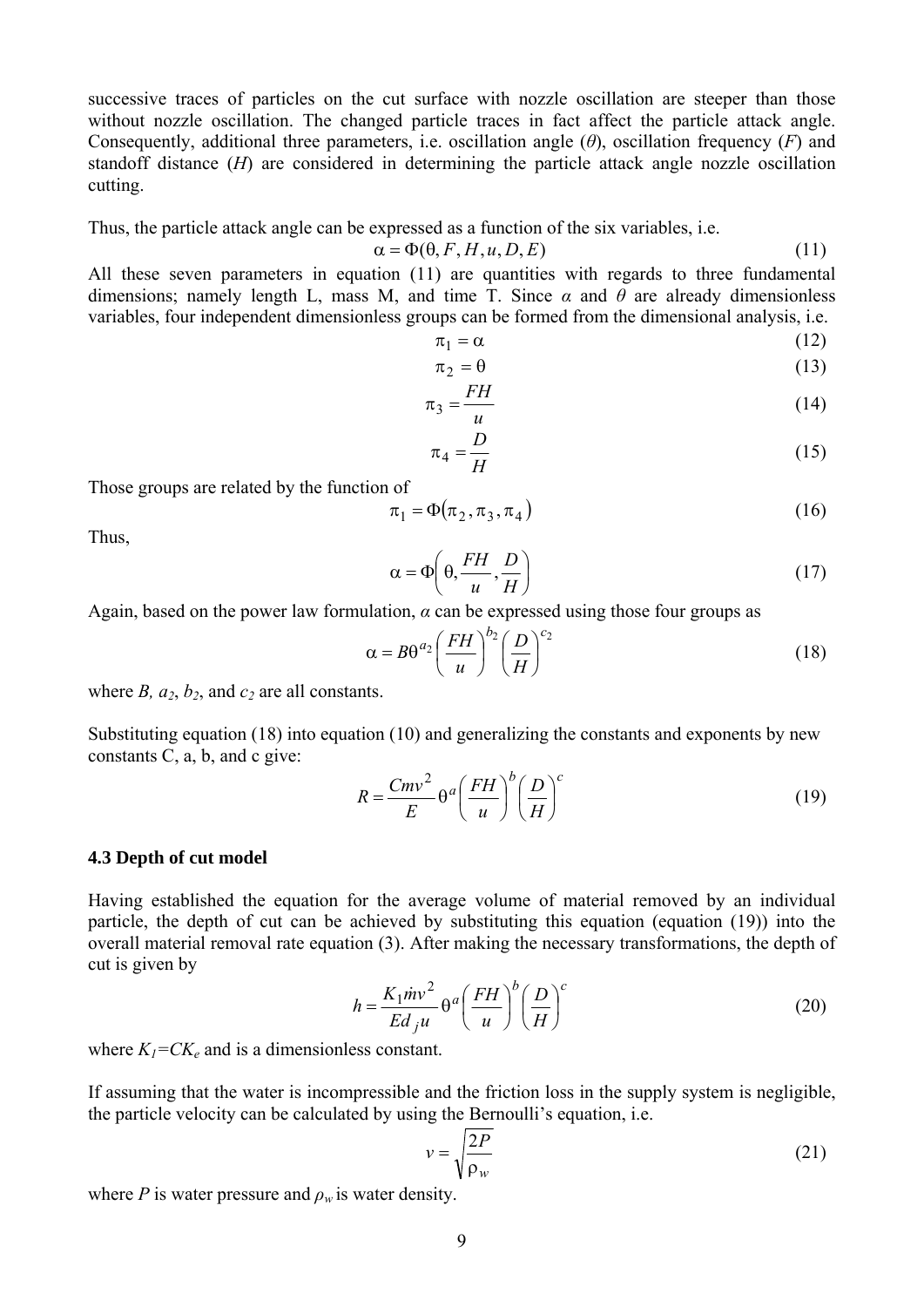Thus, by introducing equation (21) into (20), the final form of the depth of cut equation can be given by

$$
h = \frac{K\dot{m}P}{E\rho_w d_j u} \theta^a \left(\frac{FH}{u}\right)^b \left(\frac{D}{H}\right)^c
$$
 (22)

where  $K=2K_l$ , is an empirical constant to be determined by experiment.

#### **4.4 Model verification**

A mathematical model for the depth of cut has been established. This model is in its general form and the constants in the model need to be determined from the experimental data before it can be of any use. For this purpose, a regression analysis was performed on the experimental data obtained under the conditions given in section 2 of the paper. The constants  $K$ ,  $a$ ,  $b$ , and  $c$  in equation (22) have been determined at a 95% confidence interval. Substituting these constants into the depth of cut model results in

$$
h = \frac{1.025 \dot{m} P}{E \rho_w d_j u} \theta^{0.043} \left(\frac{FH}{u}\right)^{0.054} \left(\frac{D}{H}\right)^{0.044}
$$
 (23)

Re-arranging the equation gives:

$$
h = 1.025 \frac{\dot{m} P \theta^{0.043} F^{0.054} D^{0.044} H^{0.01}}{E \rho_w d_j u^{1.054}}
$$
(24)

where the symbols and theirs units are specified in the Nomenclature.

Equation (24) is valid for nozzle oscillation cutting of an 87% alumina ceramic under the ranges of cutting parameters given in section 2 of the paper. An examination of the equation reveals that the form of the model is generally feasible and consistent with the experimental trends of the depth of cut with respect to the major process variables. Specifically, the model realistically represents the effects of water pressure, nozzle traverse speed, and abrasive mass flow rate as discussed earlier in this paper, i.e. an increase in the water pressure and abrasive mass flow rate and a decrease in nozzle traverse speed result in an increase in the depth of cut. It has been reported in early investigations [1] that larger particles carry more energy and have the potential to removal more material in a cutting action. This variable has a positive exponent in the numerator of the equation and is therefore considered to be correctly incorporated in the model. Similarly, the model correctly reflects the trends of the depth of cut with respect to the oscillation parameters discussed earlier in the paper. Overall, both the oscillation frequency and oscillation angle have a positive effect on the depth of cut. It is interesting to note that standoff distance has a positive exponent in the numerator. An analysis of the experimental data has found that in a considerable number of cases, an increase in standoff distance initially results in a slight increase in the depth of cut. As the standoff distance further increases, some tests show a slightly decreasing trend for the depth of cut. Thus it is not surprising that standoff distance has a positive effect on the depth of cut as represented by the model. Consequently, the basic form of the model is considered as correct.

<Take in Figure 9>

<Take in Figure 10>

In order to check the adequacy of the model, a qualitative assessment has been made by comparing the predicted depths of cut with the corresponding experimental data. Some typical and representative samples of the comparisons are given in Figure 9. It can be seen from the figures that the model's predictions are in good agreement with the experimental data. A quantitative comparison between the predicted and experimental depths of cut has also been carried out based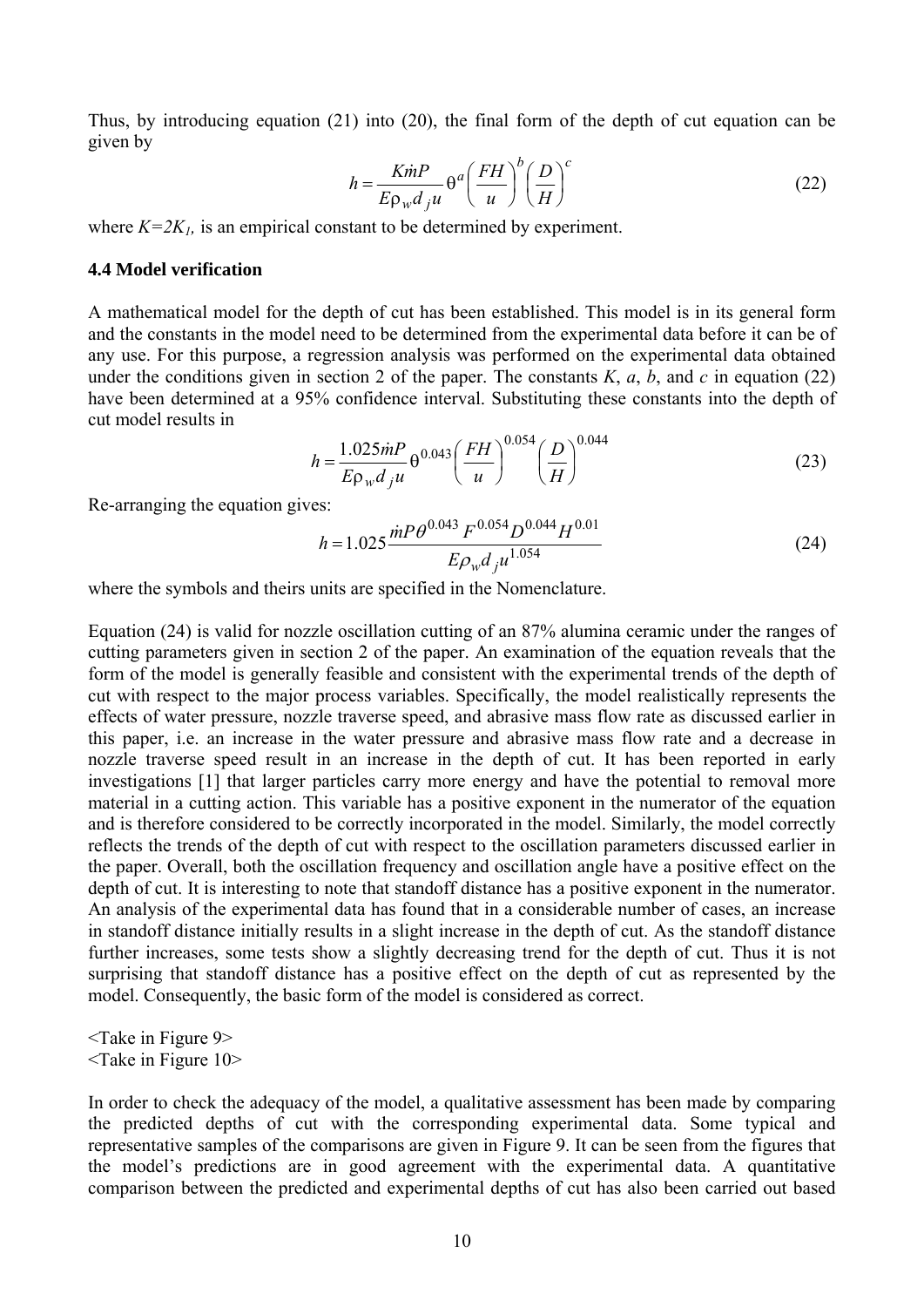on the percentage deviation of the model predicted value with respect to the corresponding experimental result. This is shown in the histogram in Figure 10. The comparison shows that the model's prediction yields an average percentage deviation of 3.3% with the standard deviation of 20.1%. The large standard deviation is attributed to the scatter of the experimental data which were used to determine the constants in the model. Thus, it can be deduced that the model developed can be used for adequate prediction of the depth of cut in process planning for the ranges of the parameters used in this study.

## **5. Conclusions**

An experimental investigation has been carried out in AWJ cutting of an 87% alumina ceramic with controlled nozzle oscillation. The investigation focuses on some major cutting performance measures in terms of surface roughness, depth of cut, and kerf taper when nozzle oscillation cutting at small oscillation angles. It has been shown that similar to oscillation cutting at large oscillation angles, oscillation at small angles can equally have a significant impact to the cutting performance. It has been found that if the cutting parameters are not selected properly, nozzle oscillation cutting can reduce some major cutting performance measures. Plausible trends of the major cutting performance measures with respect to the various cutting variables have been analysed and the benefits of using the nozzle oscillation cutting technique amply demonstrated. Nozzle oscillation cutting at small oscillation angles can increase the depth of cut by as much as 82%. When the optimum cutting parameters are used for both nozzle oscillation and normal cutting, statistically the former can increase the depth of cut by 23% and reduce kerf taper by 54%. Similarly, under the optimum cutting conditions, nozzle oscillation can significantly reduce the surface roughness.

A predictive mathematical model for the depth of cut in AWJ cutting with controlled nozzle oscillation has been developed by using a dimensional analysis technique. A numerical analysis has verified the model and demonstrated the adequacy of the model's prediction. This model has provided an essential basis for the development of optimization strategies for the effective use of the AWJ cutting technology when the nozzle oscillation technique is used.

## **Acknowledgments**

The work was supported by the Australian Research Council (ARC) through its Discovery Project scheme.

## **References**

- 1. Wang J (2003) Abrasive Waterjet Machining of Engineering Materials, Trans Tech Publications, Switzerland.
- 2. Wang J (1999) Abrasive waterjet machining of polymer matrix composites: Cutting performance, erosive analysis and predictive models, Int. J. Adv. Manuf. Technol., 15:757- 768.
- 3. Wang J, Kuriyagawa T, Huang C Z (2003) An experimental study to enhance the cutting performance in abrasive waterjet machining, Machining Science and Technology, 7/2:191-207.
- 4. Veltrup E M (1976) Application of oscillating nozzles for cutting and cleaning, Proc. Third Int. Symp. Jet Cutting Technology, Chicago, pp. C1-1/C1-13.
- 5. Siores E, Wong W C K, Chen L, Wager J G (1996) Enhancing abrasive waterjet cutting of ceramics by head oscillation techniques, Ann. CIRP, 45(1): 327-330.
- 6. Lemma E, Chen L., Siores E, Wang J (2002) Optimising the AWJ cutting process of ductile materials using nozzle oscillation technique, Int. J. Mach. Tools Manufact., 42(7):781-789.
- 7. Chen L, Siores E, Wang W C K (1998) Optimising abrasive waterjet cutting of ceramic materials, J. Mater. Proc. Technol., 74(1-3):251-254.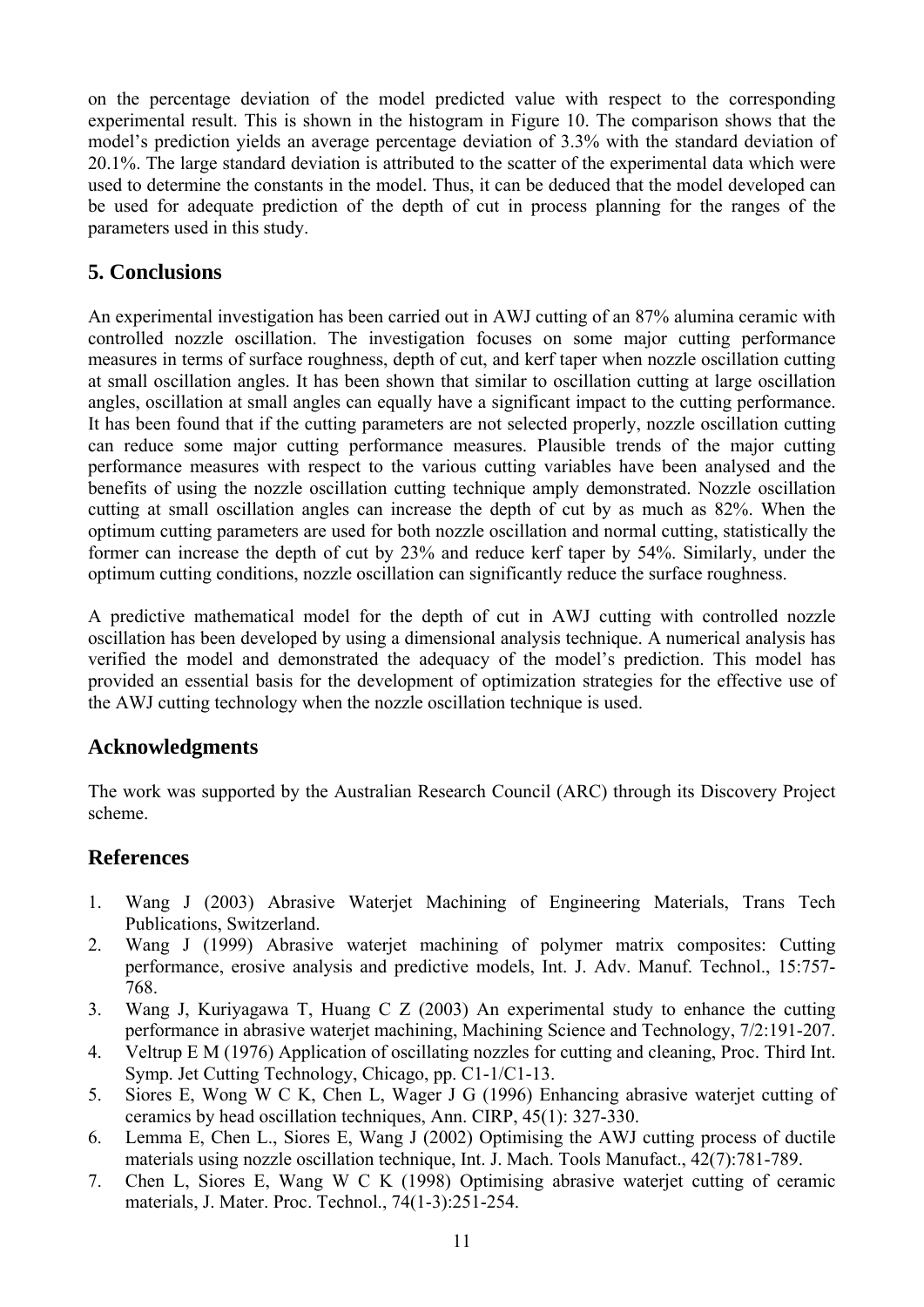- 8. Hashish M (1984) A modelling study of metal cutting with abrasive waterjets, J. Eng. Mater. Technol., Trans. ASME, 106(1):88-100.
- 9. Wang J (1999) A study on abrasive waterjet cutting of metallic coated sheet steels, Int. J. Mach. Tools Manuf., 39:855-870.
- 10. Roy R K (1990) A primer on the Taguchi method, Society of Manufacturing Engineers, Dearborn, Michigan.
- 11. Wang J, Guo D M (2002) A predictive depth of penetration model for abrasive waterjet cutting of polymer matrix composites, J. Mate. Proc. Tech., 121/2-3:390-394.
- 12. Isaacson E, Isaacson M (1975) Dimensional methods in engineering and physics: reference sets and the possibilities of their extension, Edward Arnold, London.
- 13. Svobodny T (1998) Mathematical modelling for industry and engineering, Prentice Hall, Upper Saddle River, N.J..
- 14. Zeng J, Wu S, Kim T J (1994) Development of a parameter prediction model for abrasive waterjet turning, Proc. 12th Int. Conf. Jet Cutting Technology, Rouen, France, Mechanical Engineering Publication Limited, London, pp. 601-617.
- 15. Thurairajasingam E, Shayan E, Masood E (2002) Modelling of a continuous food pressing process by dimensional analysis, Computers and Industrial Engineering, 42(2-4):343-351.
- 16. Zeng J, Kim T J (1992) Development of an abrasive waterjet kerf model for brittle materials, Proc. 11th Int. Conf. Jet Cutting Technology, Bedford, UK, pp. 483-501.
- 17. Hashish M (1989) Model for abrasive-waterjet (AWJ) machining, J. Eng. Mater. Technol., Trans. ASME, 111(2):154-162.

## **Nomenclature**

| D                      | average particle diameter (mm)                                      |
|------------------------|---------------------------------------------------------------------|
| $d_i$                  | nozzle diameter (mm)                                                |
| $E\,$                  | modulus of elasticity for work material (GPa)                       |
| $\boldsymbol{F}$       | oscillation frequency (Hz)                                          |
| $\boldsymbol{h}$       | depth of cut (mm)                                                   |
| H                      | standoff distance (mm)                                              |
| $K, a, b, c$ constants |                                                                     |
| $K_e$                  | efficiency factor                                                   |
| $\mathfrak{m}$         | average mass of a particle (g)                                      |
| $\dot{m}$              | abrasive mass flow rate $(g s-1)$                                   |
| $\boldsymbol{P}$       | water pressure (MPa)                                                |
| $\boldsymbol{R}$       | average volume of material removed by a particle (mm <sup>3</sup> ) |
| $T_R$                  | kerf taper                                                          |
| $\boldsymbol{u}$       | nozzle traverse speed (mm $s^{-1}$ )                                |
| $\mathcal V$           | particle velocity (mm $s^{-1}$ )                                    |
| w                      | average kerf width (mm)                                             |
| $W_t$                  | top kerf width (mm)                                                 |
| $W_m$                  | minimum kerf width (mm)                                             |
| $\alpha$               | particle attack angle (degrees)                                     |
| $\theta$               | oscillation angle (degrees)                                         |
| $\rho_w$               | water density $(g \text{ mm}^{-3})$                                 |
|                        |                                                                     |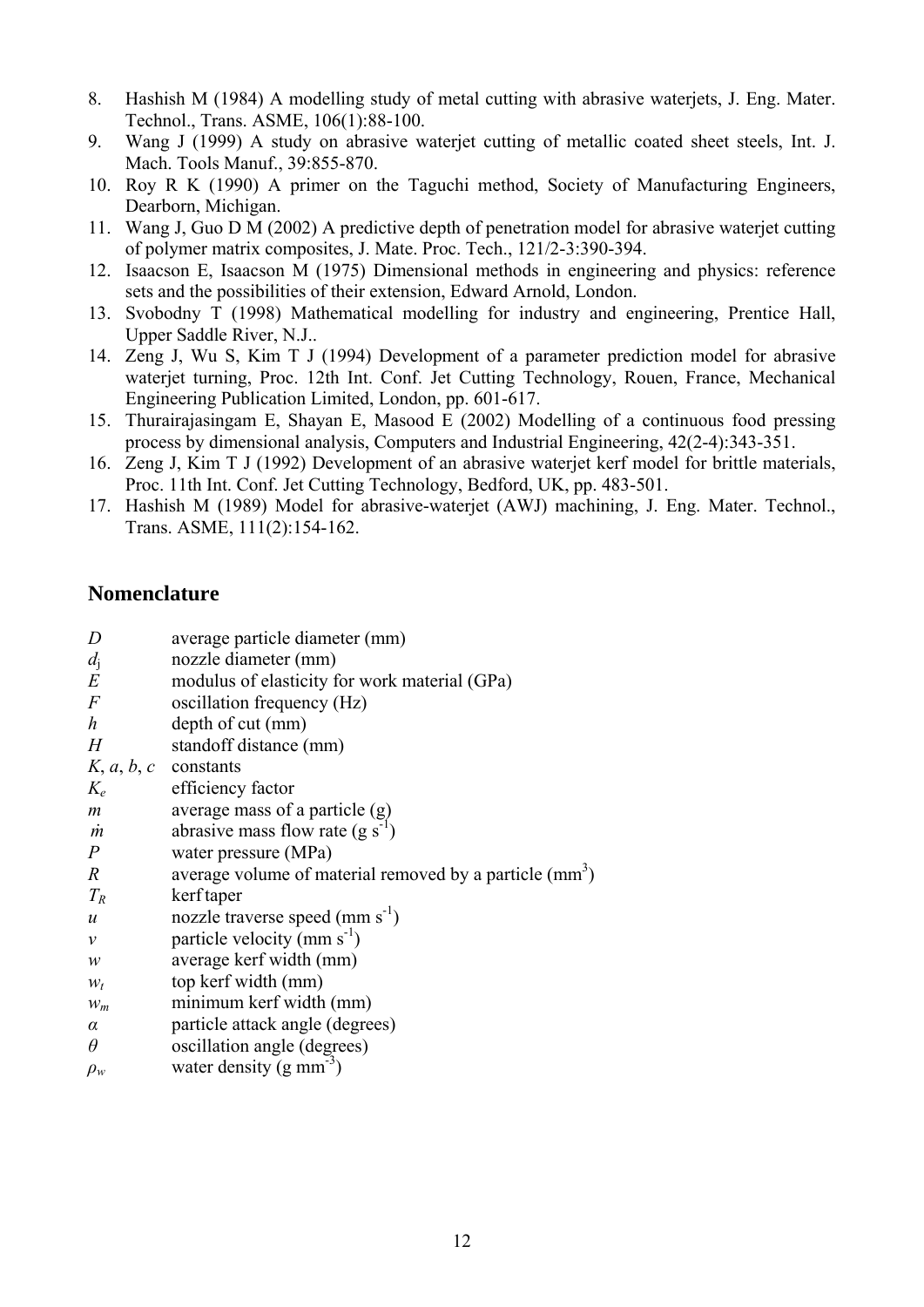

Figure 1. Schematic of controlled nozzle oscillation.



Figure 2. Samples of surfaces produced under normal cutting (left) and oscillation cutting (right):  $\dot{m} = 9.1$ g s<sup>-1</sup>, *H*=4mm, *P*=380MPa, *u*=0.67mm s<sup>-1</sup>; For oscillation cutting:  $\theta = 4^\circ$ , *F*=14Hz.



Figure 3. Effect of frequency on surface roughness: (a)  $\theta = 4^\circ$ ,  $u=1$ mm s<sup>-1</sup>,  $H=2$ mm,  $m=9.1$ g s<sup>-1</sup>; (b)  $\theta = 4^{\circ}, P = 345 \text{MPa}, u = 1 \text{mm s}^{-1}, m = 9.1 \text{g s}^{-1}.$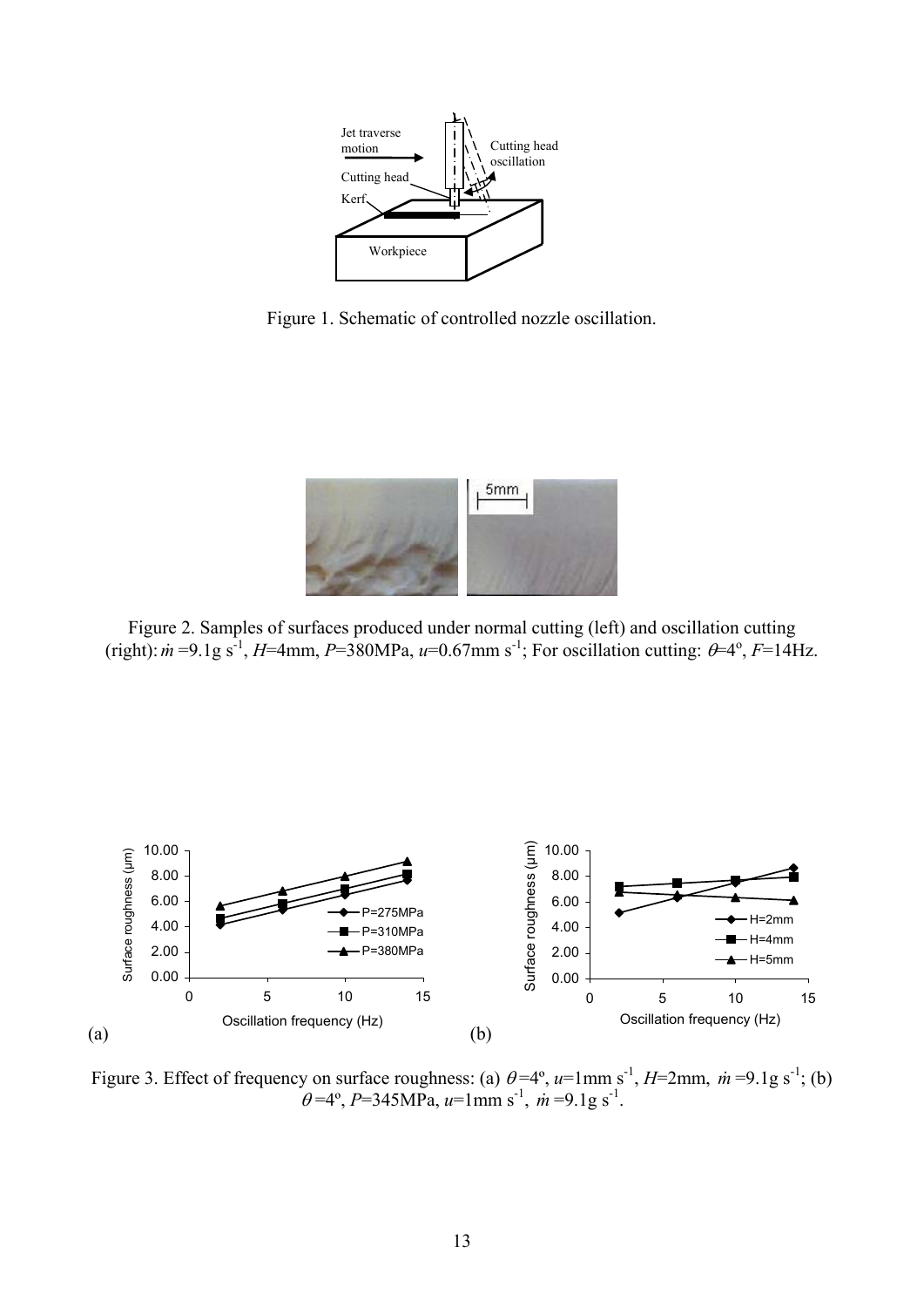

Figure 4. Effect of oscillation angle on surface roughness  $(F=6\text{Hz}, u=1\text{mm s}^{-1}, H=2\text{mm}, m=9.1g \text{ s}^{-1}).$ 



Figure 5. Samples of kerf profiles produced under normal cutting (left) and oscillation cutting (right):  $\dot{m} = 9.1g \text{ s}^{-1}$ ,  $H = 2\text{mm}$ ,  $P = 310 \text{MPa}$ ,  $u = 1.33 \text{mm s}^{-1}$ ; For oscillation cutting:  $\theta = 8^\circ$ ,  $F = 10 \text{Hz}$ .



Figure 6. Effect of oscillation frequency on the depth of cut: (a)  $\theta = 4^\circ$ ,  $u=1$ mm s<sup>-1</sup>,  $H=2$ mm,  $m = 9.1g s^{-1}$ ; (b)  $\theta = 4^\circ$ ,  $P = 310MPa$ ,  $H = 2mm$ ,  $m = 9.1g s^{-1}$ .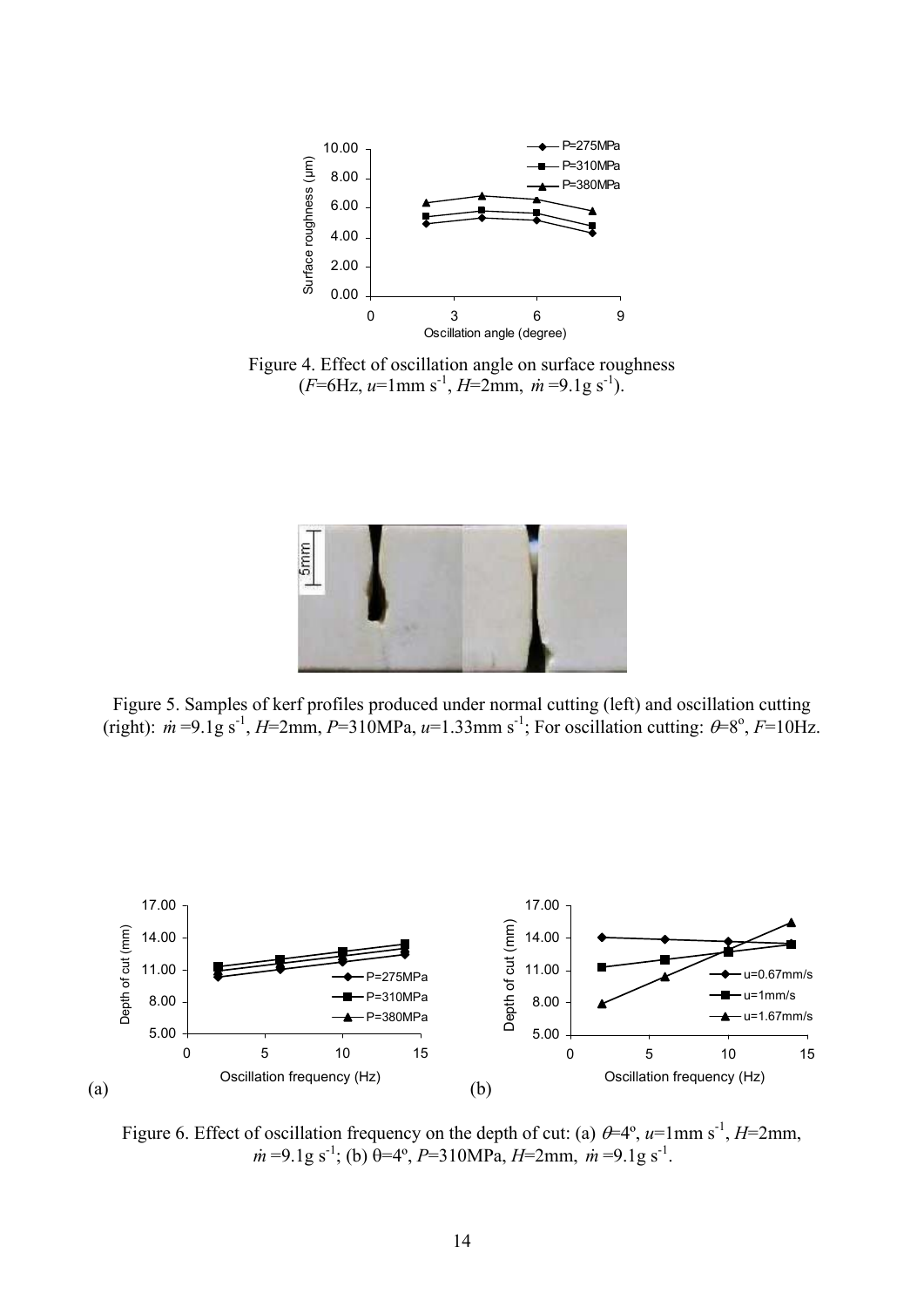

Figure 7. Effect of oscillation angle on the depth of cut: (a)  $P=310MPa$ ,  $u=1mm s^{-1}$ ,  $H=3mm$ ,  $\dot{m}$  =9.1g s<sup>-1</sup>; (b)  $\bar{F}$ =6Hz,  $P$ =310MPa,  $u$ =1mm s<sup>-1</sup>,  $\dot{m}$  =9.1g s<sup>-1</sup>.



Figure 8. Effect of frequency on taper: (a)  $\theta=4^\circ$ ,  $u=1$ mm s<sup>-1</sup>,  $H=3$ mm,  $\dot{m}=9.1$ g s<sup>-1</sup>; (b)  $\theta=4^\circ$ , *P*=310MPa, *H*=2mm,  $\dot{m}$  =9.1g s<sup>-1</sup>.